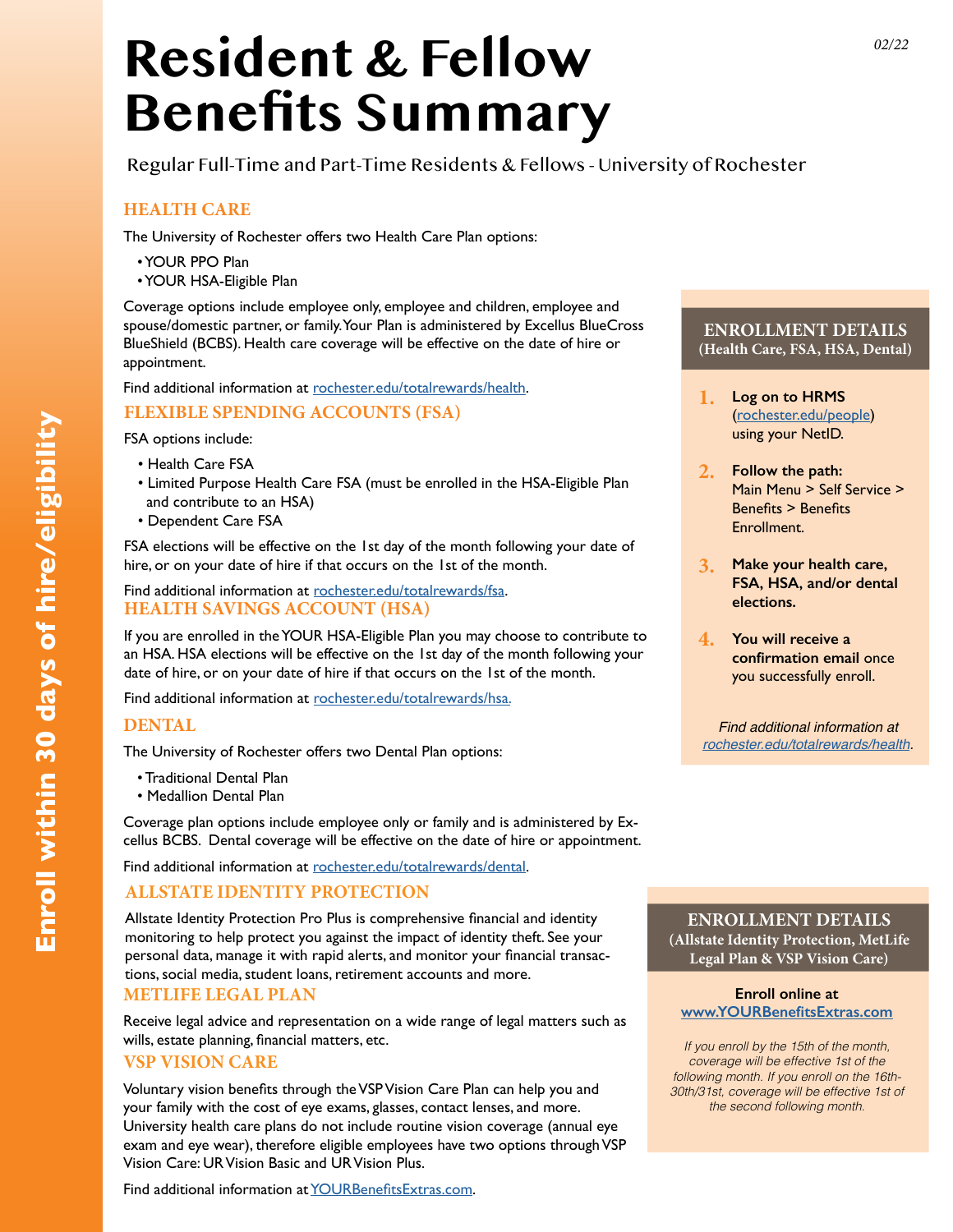#### **LIFE INSURANCE**

#### **University-Paid Basic Term Life Insurance**

Covers 150% of your annual salary<sup>1</sup>

#### **Group Universal Life (GUL) Insurance**

Elect coverage from 1-8 times your annual salary. Those that enroll in GUL insurance also have the option to enroll in accidental death and dismemberment (AD&D) coverage, group term life insurance for a spouse/domestic partner, and group term life insurance for dependent children.

*Note: Proof of good health may be required for elections and increases.*

Find additional information at [rochester.edu/totalrewards/life.](http://rochester.edu/totalrewards/life)

#### **ENROLLMENT DETAILS**

#### **University-Paid Basic Term Life Insurance**

**Eligible employees are automatically enrolled. To designate your beneficiary:**

- **1.**  Log on to HRMS ([rochester.edu/people](http://rochester.edu/people)) using your NetID.
- **2. Click on "Securian Financial"** on the HRMS homepage.

#### **Group Universal Life (GUL) Insurance**

- **1. Log on to HRMS** ([rochester.edu/people](http://rochester.edu/people)) using your NetID.
- **2. Click on "Securian Financial"** on the HRMS homepage.
- **3. Elect 1-8 times your annual salary**, up to a maximum of \$1,500,000. You may request an increase, decrease, or cancel this coverage at any time.

#### **RETIREMENT PROGRAM**

#### **Voluntary Contributions**

Begin making Voluntary Contributions to the Retirement Program at any time.

Find additional information at [rochester.edu/totalrewards/retirement.](http://rochester.edu/totalrewards/retirement)

#### **ENROLLMENT DETAILS**

- **1. Go to [TIAA.org/rochester](http://TIAA.org/Rochester)** and click "Ready to Enroll."
- **2. Click "Register with TIAA."**
- **3. Follow the on-screen instructions** to complete your enrollment. You will select your contributions, investment choices, and beneficiaries.

# **WELL-U**

The University's wellness program, Well-U, provides staff members with programs such as:

- Personal Health Assessment
- Lifestyle management programs
- Condition management coaching
- Emotional & mental health resources
- Physical fitness development opportunities
- Food & nutrition support

Find additional information, including eligibility requirements, at [rochester.edu/well-u](http://rochester.edu/well-u).

#### **UR MEDICINE EAP**

Professional & confidential guidance provided at no cost for employees and their immediate family members. UR Medicine EAP will help assess issues and provide short-term counseling and referrals as needed with life events.

Find additional information at [urmc.rochester.edu/eap](https://www.urmc.rochester.edu/eap.aspx).

#### **ENROLLMENT DETAILS (Well-U & UR Medicine EAP)**

**Visit [rochester.edu/well-u](http://rochester.edu/well-u)**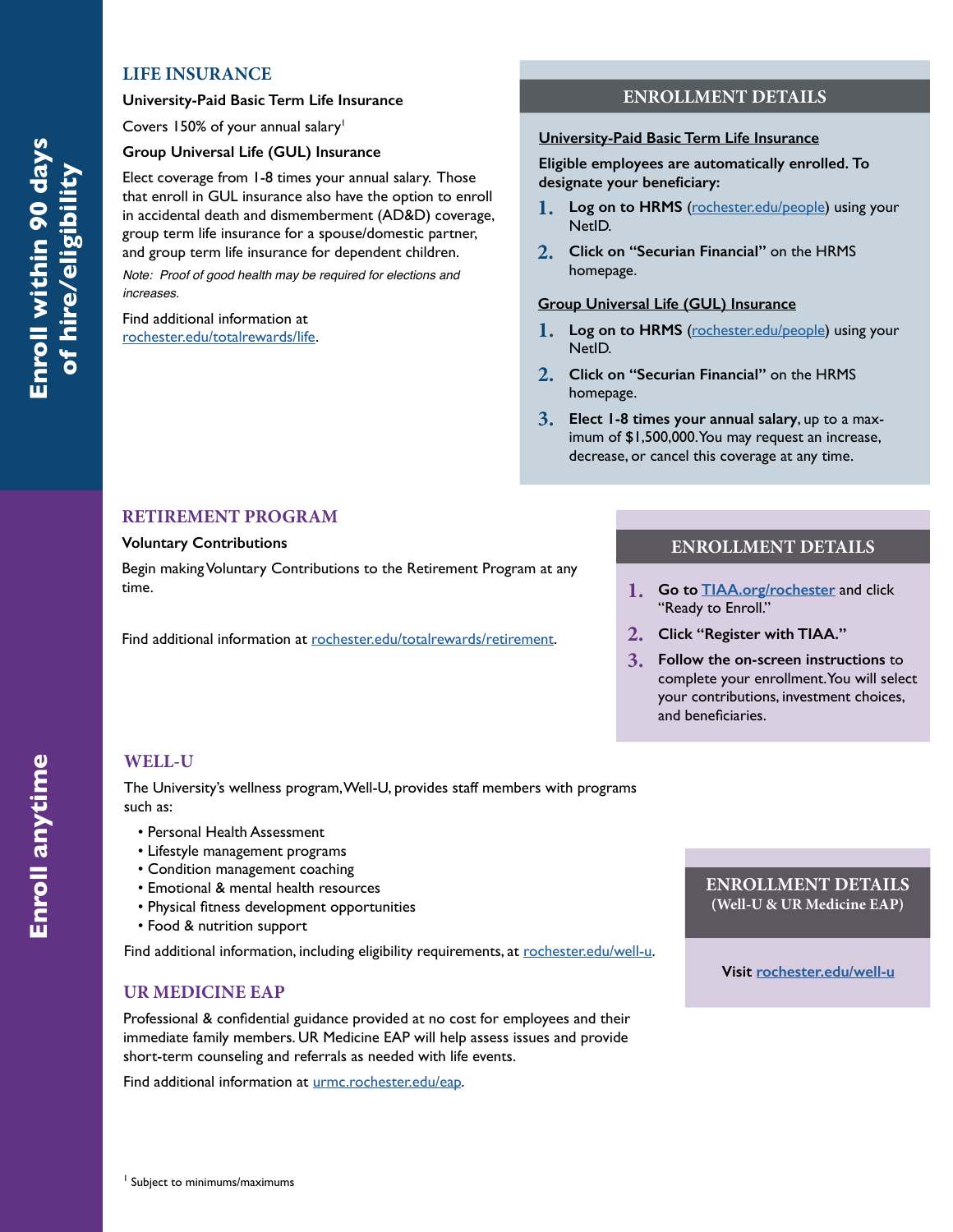# **TUITION BENEFITS**

#### **Employee Tuition Waiver for Courses at the University of Rochester:**

Full-time Strong Memorial Hospital residents and fellows are eligible upon appointment for a 95% tuition waiver for up to 2 credit-bearing courses per semester/mini-semester at the University of Rochester.

Find additional information at [rochester.edu/totalrewards/tuition](http://rochester.edu/totalrewards/tuition).

#### **HOME OWNERSHIP INCENTIVE PROGRAM**

Receive \$9,000 towards the purchase of a primary residence in qualifying city neighborhoods. New homeowners purchasing within these neighborhoods may receive \$3000 from the University, \$3000 from the City, and \$3000 from a participating bank/credit union.

Find additional information at [rochester.edu/totalrewards/housing](http://rochester.edu/totalrewards/housing).

#### **GROUP AUTO & HOME INSURANCE**

Receive special group discounted rates on auto and home insurance, plus the convenient option of paying your premiums through automatic payroll deduction.

Find additional information at [YOURBenefitsExtras.com](http://YOURBenefitsExtras.com).

#### **FAMILY CARE PROGRAM**

Supporting the diverse care needs of you and your family, the University's Family Care Program offers:

- Free Premium Care.com Membership Find providers for child care, pet care, household tasks, elder care, and much more.
- The Children's School at URMC Priority placement and 10% discount
- Child Care Select 10% discount at any KinderCare location

Find additional information at [rochester.edu/totalrewards/family/](http://rochester.edu/totalrewards/family/).

# **LONG-TERM CARE**

Long-term care (LTC) insurance pays for home health care, assisted living and nursing home care to help people with the functions of dayto-day living when it becomes too difficult to do it on your own.

#### **ENROLLMENT DETAILS**

- **Confirm your eligibility** by calling (585) 275-0476 or **1.**  emailing [TuitionBenefits@UR.rochester.edu](mailto:TuitionBenefits%40UR.rochester.edu?subject=).
- **Fill out an application** Employee Tuition Waiver Applications **2.**  are available on HRMS [\(rochester.edu/people\)](http://rochester.edu/people) by following the path Self Service > Benefits > Tuition > Apply Employee Tuition Waiver.

#### **ENROLLMENT DETAILS**

- **Verify Employment Eligibility** Contact the **1.**  Office of Total Rewards at (585) 275-7013.
- **Complete Grant Application** Contact the City **2.**  of Rochester regarding their grant application by calling (585) 428-6888.
- **Choose a Lender** Discuss mortgage options **3.**  with one of the participating banks/credit unions.

# **ENROLLMENT DETAILS**

**Enroll online at [YOURBenefitsExtras.com](http://www.YOURBenefitsExtras.com)**

#### **ENROLLMENT DETAILS**

**Visit [rochester.edu/totalrewards/family/](http://rochester.edu/totalrewards/family/)**

#### **ENROLLMENT DETAILS**

**To learn more or to enroll, contact Legacy Services at: Phone:** 1-800-230-3398 **Email:** [custsvc@4groupltci.com](mailto:custsvc%404groupltci.com?subject=)